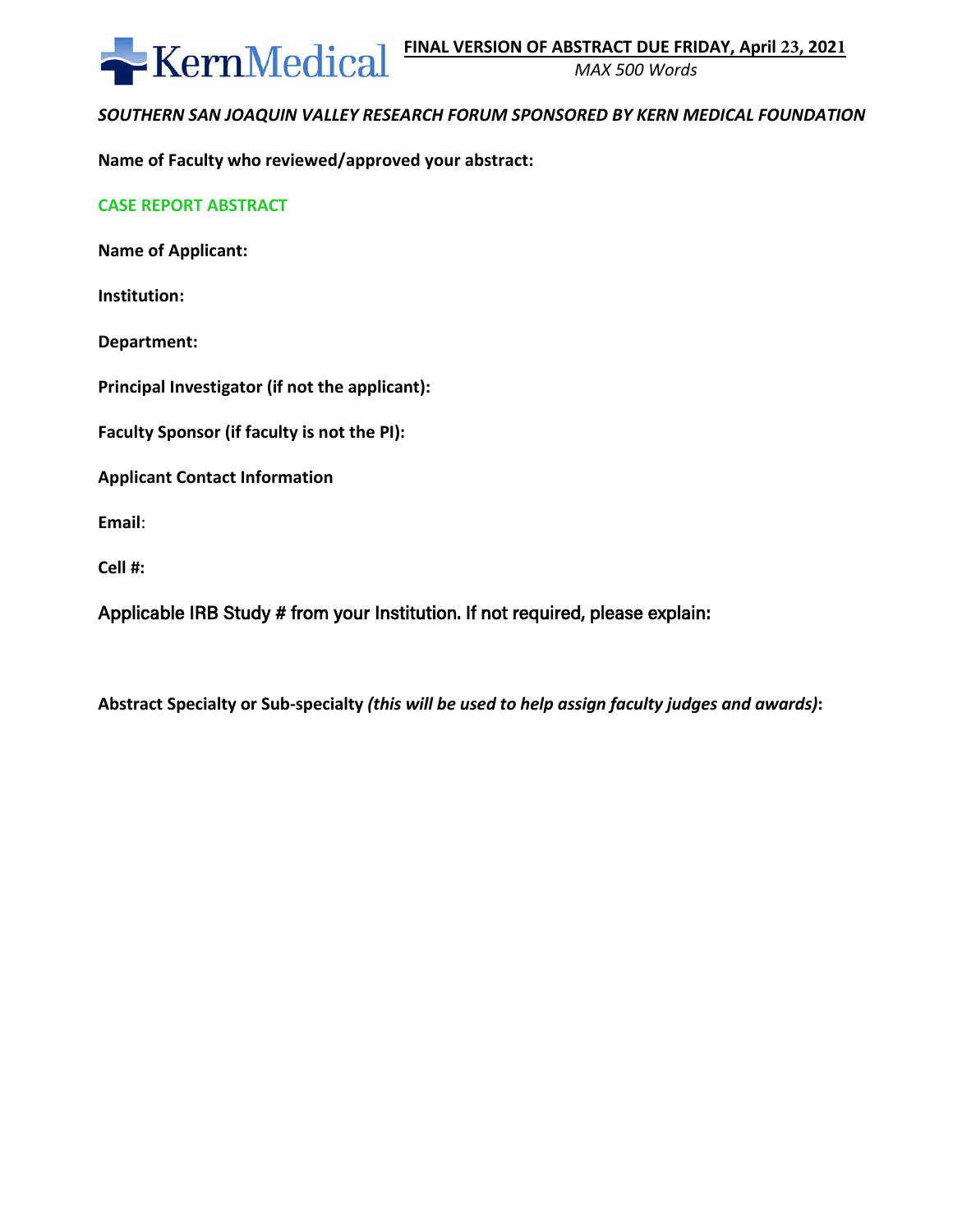#### **ABSTRACT TITLE:**

# **AUTHORS Full Names and Titles:**

# INTRODUCTION

\* (A summary sentence identifying why the case report is being presented, e.g. "this disease has only been reported once in the medical literature".)

# PURPOSE

\* (This section is for your findings about the patient)

# **DISCUSSION**

\* (This section is to present, e.g., relevance to patient care, recommendations for additional research, etc.)

### **CONCLUSION**

\* (e.g., what is the "take home" message from the case report, what should a health care professional learn from the case study, what might a health care provider do differently in the future based on this case report?)